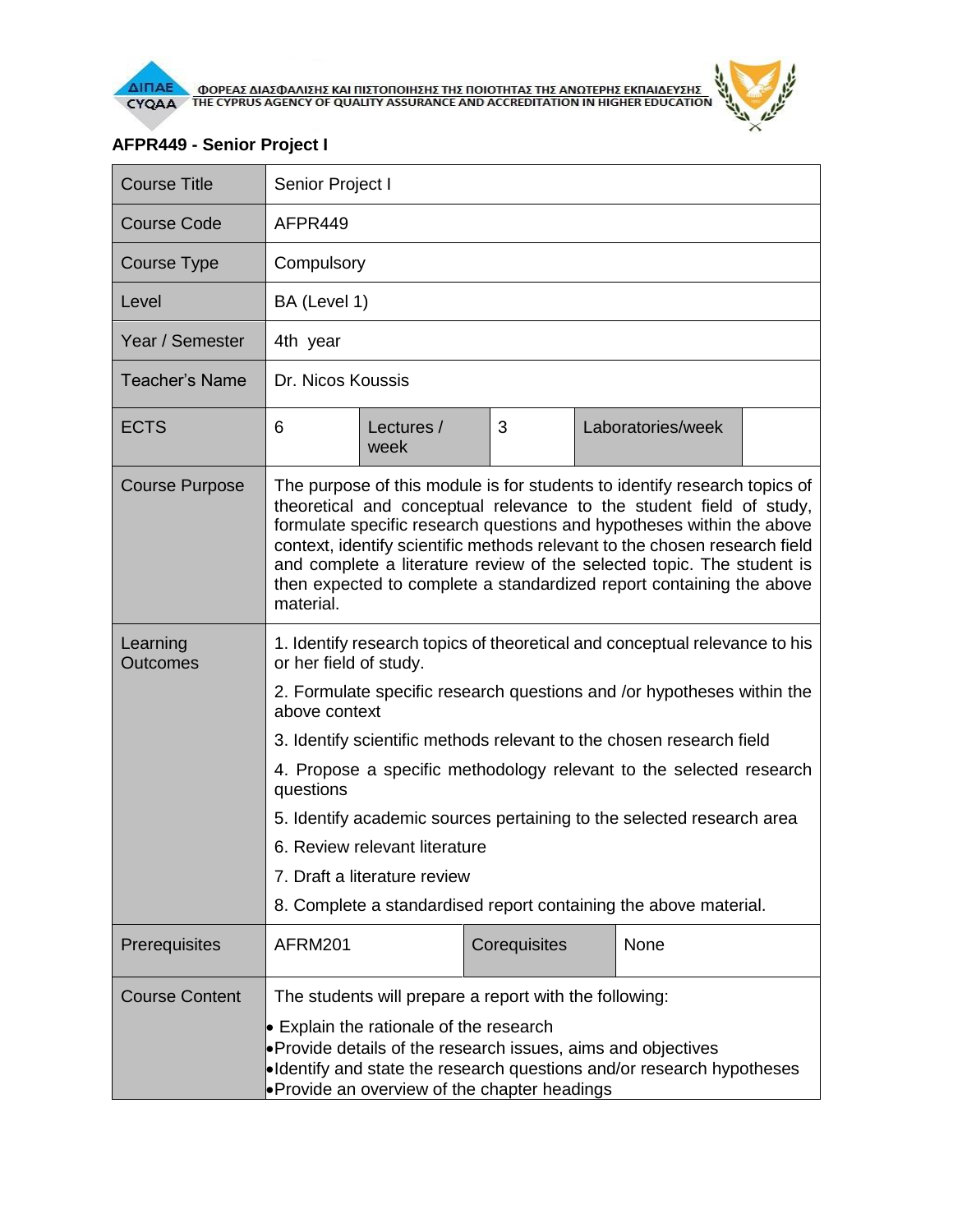

**AITIAE A OOPEAE AIAE DANIERE KAI TIIETOTOIRERE TRE TOIOTRTAE TRE ANOTEPRE EKTIAIAEYERE CYQAA FIRE CYPRUS AGENCY OF QUALITY ASSURANCE AND ACCREDITATION IN HIGHER EDUCATION** 



|                         | <b>Provide details of the bibliography</b><br>• Prepare a draft literature review on the area of research<br>• Propose an outline of the research methodology                                                                                                                                                                                                                                                                            |  |  |  |  |
|-------------------------|------------------------------------------------------------------------------------------------------------------------------------------------------------------------------------------------------------------------------------------------------------------------------------------------------------------------------------------------------------------------------------------------------------------------------------------|--|--|--|--|
| Teaching<br>Methodology | By the end of the previous semester before this module, students are<br>to evaluate potential topics for their and contact potential project<br>supervisor (relevant to the area) who will remain their supervisor<br>throughout the duration of the senior project.                                                                                                                                                                     |  |  |  |  |
|                         | Students are advised about the requirements of the course through<br>contacts with the supervisor, files on e-learning and information sent<br>be the supervisor amongst others.                                                                                                                                                                                                                                                         |  |  |  |  |
|                         | Students are shown examples of previous successful projects and are<br>assisted by supervisors to choose a specific project topic.                                                                                                                                                                                                                                                                                                       |  |  |  |  |
|                         | By the end of the first month of the relevant semester, students have to<br>decide on a working title with the provisional project structure and<br>agree this area with their supervisor.                                                                                                                                                                                                                                               |  |  |  |  |
|                         | By the end of the relevant semester, students are to submit a report<br>that includes: an introduction to the topic justifying the research aims<br>and objectives; to identify relevant research questions/hypotheses; to<br>prepare a draft literature review; to provide an outline of the research<br>methodology and a list of references used in the report. The report<br>should be prepared in a structured and coherent manner. |  |  |  |  |
|                         | During the semester, the project supervisor provide feedback on work<br>submitted during the course of the semester. In addition the<br>supervisor's will provide guidance and support to the student during<br>the duration of this project.                                                                                                                                                                                            |  |  |  |  |
| Bibliography            | The bibliography will depend on the selected topic                                                                                                                                                                                                                                                                                                                                                                                       |  |  |  |  |
|                         | Some useful references are provided below:                                                                                                                                                                                                                                                                                                                                                                                               |  |  |  |  |
|                         | • Writing up your university assignments and research projects: A<br>practical handbook, N. Murrey, G. Hughes, 2008                                                                                                                                                                                                                                                                                                                      |  |  |  |  |
|                         | Research Methods & Statistics Links<br>http://www.socialpsychology.org/methods.htm#methodology                                                                                                                                                                                                                                                                                                                                           |  |  |  |  |
|                         | Research Methodology and Statistics<br>http://www.pscw.uva.nl/sociosite/TOPICS/research.html                                                                                                                                                                                                                                                                                                                                             |  |  |  |  |
|                         | Yenza Start our research, Research methodology<br>http://www.nrf.ac.za/yenza/research/resmeth.htm                                                                                                                                                                                                                                                                                                                                        |  |  |  |  |
|                         | Survey Design http://www.surveysystem.com/sdesign.htm                                                                                                                                                                                                                                                                                                                                                                                    |  |  |  |  |
|                         | Survey Design Considerations (PDF) - Survey Design Considerations<br>Recommendations for Writing Effective Questionnaires<br>http://www.websurveyor.com/pdf/designtips.pdf                                                                                                                                                                                                                                                               |  |  |  |  |
|                         | • Questionnaire Design and Surveys Sampling<br>http://www.ubmail.ubalt.edu/~harsham/stat-data/opre330Surveys.htm                                                                                                                                                                                                                                                                                                                         |  |  |  |  |